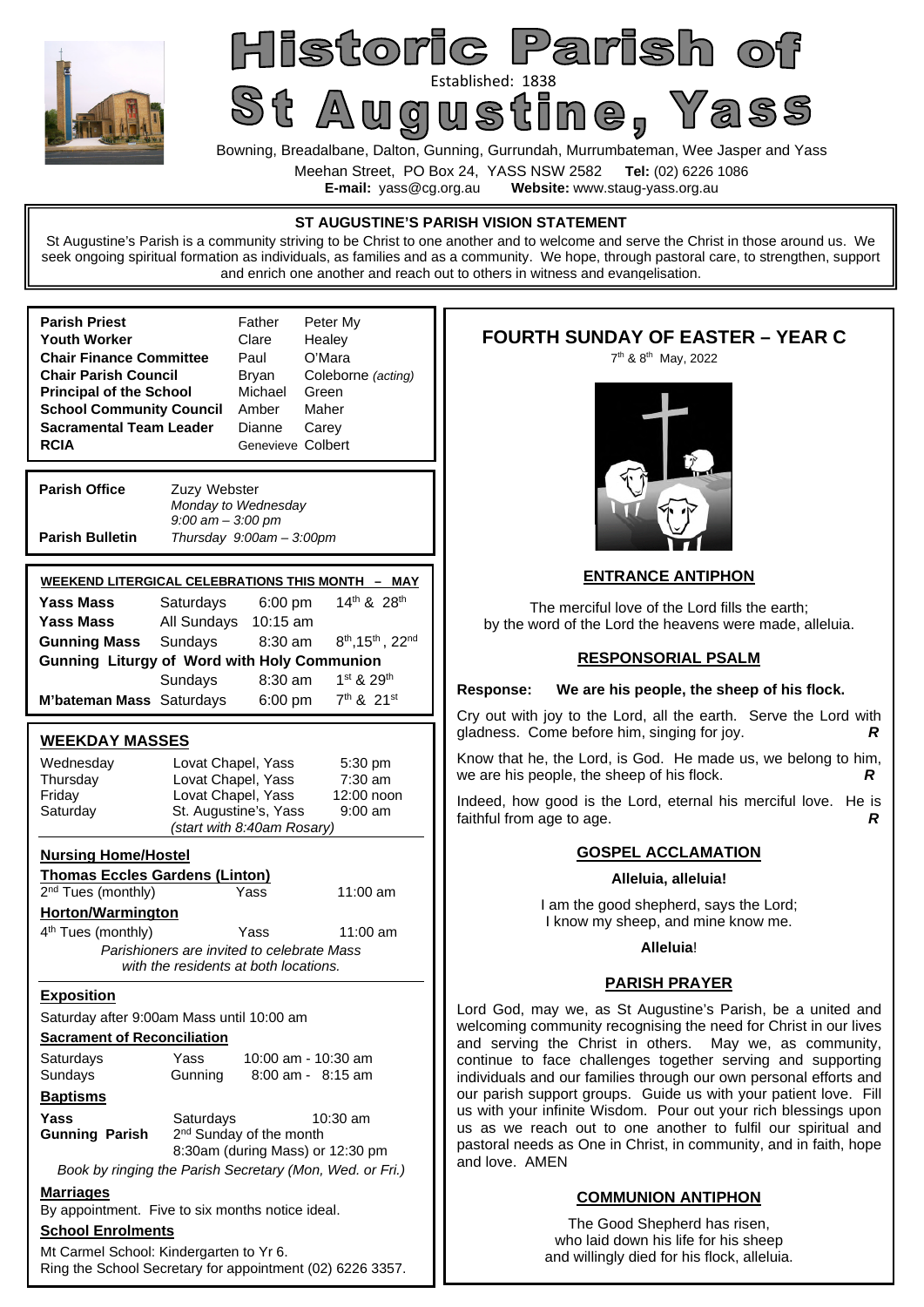# *Thoughts from the Presbytery*



#### ACKNOWLEDGEMENT OF COUNTRY

We acknowledge Aboriginal and Torres Strait Islander people as the traditional custodians of the land in which we meet. We pay our respects to the Elders of the past, present and future.



- **1** Our Parish Assembly Committee will meet at 7.00 pm on Thursday 19 May.
- **2** I will be attending the annual Clergy Assembly from Monday 16 May till Thursday 19 May. As there will be no Masses that week, Liturgy of the Word with Holy Communion will be held on the Wednesday and Thursday.
- **3** There will be a Yass Ecumenical Combined Churches Prayer Service commencing at 10.30am on Sunday 15 May in the Memorial Hall. It would be wonderful if a few of our parishioners could attend. I will be there as soon as I can after Mass.
- **4** Following on from the Parish Assembly times for all weekend Masses have now been decided upon. They are:

| Yass                 | $6:00 \text{ pm}$   |                                              |
|----------------------|---------------------|----------------------------------------------|
|                      | 1st. 3rd & 5th      | Saturdays of the month                       |
| Yass                 | $10:15$ am          | <b>All Sundays</b>                           |
| <b>Murrumbateman</b> | 6.00 pm             |                                              |
|                      | $2^{nd}$ & $4^{th}$ | Saturdays of the month                       |
| <b>Gunning</b>       | $8:30 \text{ am}$   |                                              |
|                      | 2nd, 3rd & 4th      | Sundays                                      |
| <b>Gunning</b>       |                     | Liturgy of Word with Holy Communion (LoWwHC) |
|                      | $8:30$ am           |                                              |
|                      | $1st$ & $5th$       | Sundays of the month                         |

**5** Bulletin Secretary, Bianca Nash, has resigned and this position will now be shared by Zuzy Webster and Irene Carr.

The Bulletin will be produced on Thursdays which means notices for placement in the Bulletin must be received no later than 12 noon on Thursdays.

**6** We are in need of more people for the Ministry of Readers and Extraordinary Ministers.

 For the Ministry of Readers training will be required at one of two sessions which will be held on Thursday 12 May or Friday 13 May at 7pm in St Augustine's Church.

N.B. Existing Readers (if you want to continue) please attend.

*Fr Peter* 

The final sentence of today's passage has Jesus declaring, 'The Father and I are one.' It seems a fitting way to finish the gospel reading for liturgical use in the Easter season. However, the passage in John's gospel continues on. Immediately upon hearing these words, the listening crowd grab rocks and are about to stone Jesus to death! They were horrified by his apparent blasphemy – claiming to be one with God. Such a bold declaration of oneness with the Father was no doubt used by the gospel writer to try to eradicate emerging questions about the divinity of Jesus.

 **Please pray for the children as they prepare for** 

 **First Holy Communion** 



Bless all the children preparing to receive Holy Communion for the first time.

May that day be an initial step into a life-long love of the Eucharist.

Give them a hunger for this sacred food so that they will turn to you for comfort, guidance and wisdom as they grow into full discipleship.

May their hands, extended in anticipation of your Body and Blood, inspire all of us to cherish this sacred sacrament. AMEN.

### HAPPY MOTHER'S DAY

Loving God, we pray:

for new mothers, coming to terms with new responsibility ; for expectant mothers, wondering and waiting; for those who are tired, stressed or depressed; for those who struggle to balance the tasks of work and family; for those who are unable to feed their children due to poverty; for those whose children have physical, mental or emotional disabilities; for those who raise children on their own; for those who have lost a child; for those who care for the children of others; for those whose children have left home; and for those whose desire to be a mother has not been fulfilled. Bless all mothers, that their love may be deep and tender, and that they may lead their children to know and do what is good,

living not for themselves alone, but for God and for others. Amen.

# **gospel <del>p</del>o**

## Do you love me?

Three times Jesus asks Peter, "Do you love me?" and three times Peter<br>answers, "You know I do." Some writers suggest that the three-fold question by<br>Jesus and the three-fold reply by Peter<br>is intended to balance out the triple denial of Jesus by Peter at the time<br>of the arrest and trial of Jesus. Where<br>once Peter denied even knowing Jesus, he now declares his love for Jesus in no uncertain terms. It is a reminder to all<br>of us that there is no act that we can perform that cannot be forgiven by God and from which we cannot come back.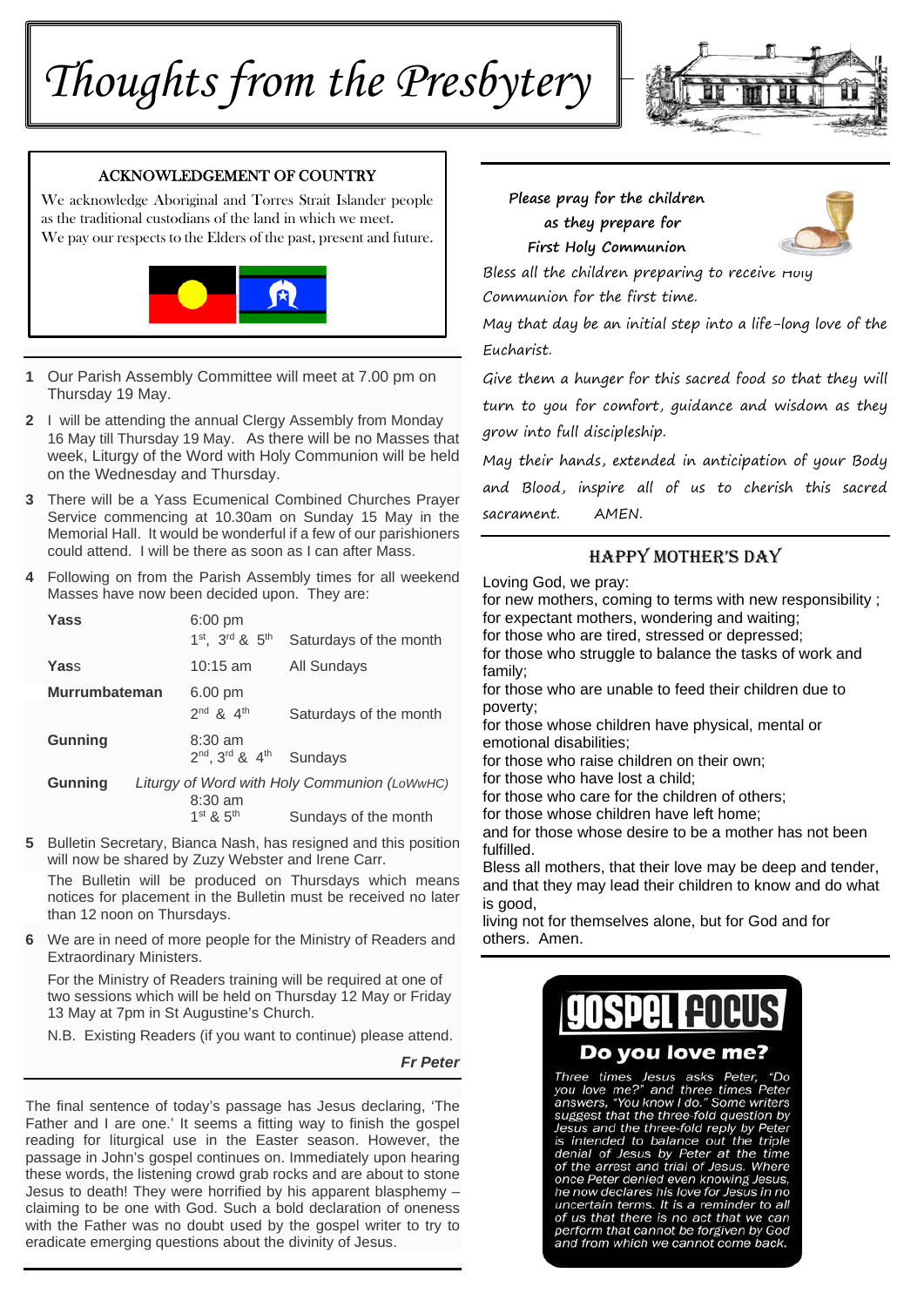#### **Parish Finance Committee Members:**

| Father | Peter My | Stan  | Waldren  |
|--------|----------|-------|----------|
| David  | Garland  | Mark  | Valencic |
| Paul   | O'Mara   | Trish | Gibbs    |
| Irene  | Carr     |       |          |

#### **Parish Pastoral Council Members:**

VACANT *(Youth)* Peter Cleary *(Liturgy)* Bryan Coleborne *(Ecumenism)* Michael Green *(School)* Genevieve Colbert *(Education)* Lourdes O'Keefe *(Social)* Bob Nash *(Maintenance)* Michael Van Wanrooy *(Welfare)*  VACANT *(Social Justice)* Zuzy Webster *(Secretary) Ex Officio Member: Fr Peter My* 

#### **LADIES MORNING TEA**

When: Thu. 12<sup>th</sup> May at 10am *Where*: Yass Soldiers Club, Meehan St.

**5** 

## *ALL WECOME*

#### **WALKING THROUGH THE GATES OF HISTORY"**

There are still a few books left for sale. If you wish to purchase one contact Bob Nash on **0418 691 423**. The books are **\$35**

#### YASS ECUMENICAL COMBINED CHURCHES PRAYER SERVICE

*When:* Sunday 15 May at 10.30 am  *Where:* Yass Memorial Hall

On completion there will be a sausage sizzle (gold coin donation – all proceeds to appeal for Ukraine). Coffee & Tea available.

*EVERYONE WELCOME* 

#### **SACRAMENTS 2022 – CLAIM THE DATE**

#### **SACRAMENT OF FIRST EUCHARIST**

Sunday 19 June 10.30am St Augustine's (Yr 4 and above)

#### **CONFIRMATION**

Sunday 11 September 10.30am St Augustine's (Yr 6 and above)

#### **RECONCILIATION**

Wednesday 23 November 6pm St Augustine's (Yr 3 and above)



## *MAKING DONATIONS AT MASS*

Located at the back of the church is a Smart Terminal (Tap Machine) setup for donations using your debit card or credit card. These donations will be split 30% to the First Collection and 70% to the Second Collection

*The plate for donations during Mass will still be used. Also, donations can be made using Planned Giving Envelopes, EFT and Credit Card on regular basis (contact the Office to arrange this).* 

#### **GOOD SHEPHERD SUNDAY APPEAL**

Collection for formation and education of our seminarians.

We have three seminarians studying for the priesthood. There are other young men too, considering the priestly calling. Let us invest in the future of our Church by financially supporting them.

Please join us in generous giving. You can make a gift today. By envelopes, by giving at: www.cgcatholic.org.au/goodshep or by calling: (02) 6239 980.

May Jesus, our High Priest, raise up a whole generation of new priests in our Archdiocese! iocese!

#### **SmartLoving Breakthrough An Online Course for spouses in troubled marriages**

If your marriage is under stress or you feel disconnected from your spouse, but don't know how to ease the pain, join us for this online course at: **smartloving.org/breakthrough.** Divine Mercy Sale 50% Off (ends May 31) Use coupon code: **DivineMercy** 

Identify your conflict triggers.

Learn strategies to de-escalate an argument. Restore hope with practical relationship strategies.

#### **WESTERN DEANERY WOMEN'S CURSILLO**

Thursday 12 May 4.00 pm to Sunday afternoon 15 May. To be held at St Clement's Retreat Centre, Galong.Please book soon!Cost \$350.Includes accommodation,meals and reatreate materials.

If you are interested in attending please contact Di Franks – DMFranks@bigpond.com or phone 0418 619 740.

**FEDERAL ELECTION:** Read the Australian Catholic Bishops' 2022 election statement , *Towards a Better Kind of Politics,* to help you reflect on the good you can do for the community by using your vote for the common good of all. The statement includes a Prayer for the Election and the principles of Catholic Social Teaching. Download a copy from www.catholic.org.au

#### **NOTICE!**

The Bulletin will now be produced on Thursdays which means notices for placement in the Bulletin must be received no later than 12 noon on Thursdays.  $\frac{1}{2}$  ,  $\frac{1}{2}$  ,  $\frac{1}{2}$  ,  $\frac{1}{2}$  ,  $\frac{1}{2}$  ,  $\frac{1}{2}$  ,  $\frac{1}{2}$  ,  $\frac{1}{2}$  ,  $\frac{1}{2}$  ,  $\frac{1}{2}$ 

#### **Parish Office Closed Tuesday 17th May 5, 2022**  \_\_\_\_\_\_\_\_\_\_\_\_\_\_\_\_\_\_\_\_\_\_\_\_\_\_\_\_\_\_\_\_\_\_\_\_\_\_\_\_\_\_\_\_\_\_\_\_\_\_\_\_\_\_\_\_\_\_\_\_\_\_\_\_\_\_\_\_\_\_\_\_\_\_\_\_\_\_\_\_\_\_\_\_\_\_\_\_\_\_\_\_\_

|    |   |    |   |    |   |  | FOR INC       |              |
|----|---|----|---|----|---|--|---------------|--------------|
|    |   |    | 1 |    | 2 |  | <b>Across</b> |              |
|    |   | 3  |   |    |   |  | 1:            | take the p   |
|    |   |    |   |    |   |  | 4:            | the sound    |
|    |   |    |   |    |   |  |               | speaking     |
|    |   | 4  |   |    |   |  | 5:            | bigger, m    |
|    |   |    |   |    |   |  | 7:            | God is ca    |
|    |   |    |   |    |   |  |               | in he        |
|    | 5 |    |   |    | 6 |  | 11:           | take with    |
|    |   |    |   |    |   |  |               | grab         |
|    |   | 7  |   |    |   |  | 12:           | followers    |
|    |   |    |   |    |   |  | Down          |              |
| 8  |   |    |   |    |   |  | 2:            | the opposite |
|    |   | 10 |   | 11 |   |  | 3:            | not ever, at |
|    |   |    |   |    |   |  | 6:            | forever      |
|    |   |    |   |    |   |  | 8:            | the body pa  |
| 12 |   |    |   |    |   |  |               | fingers and  |
|    |   |    |   |    |   |  | 9:            | an animal tl |
|    |   |    |   |    |   |  |               | wool         |

# $\sim$   $\sim$   $\mu$  KIDS

| 1: | take the path of a leader |
|----|---------------------------|
| 4: | the sound of someone      |
|    | speaking                  |
|    |                           |

- more impressive called our  $$ heaven
- thout warning,
	- 12: followers of Jesus
- site of death at no time
- 
- part that has
- nd a thumb
- al that produces
- 10: missing